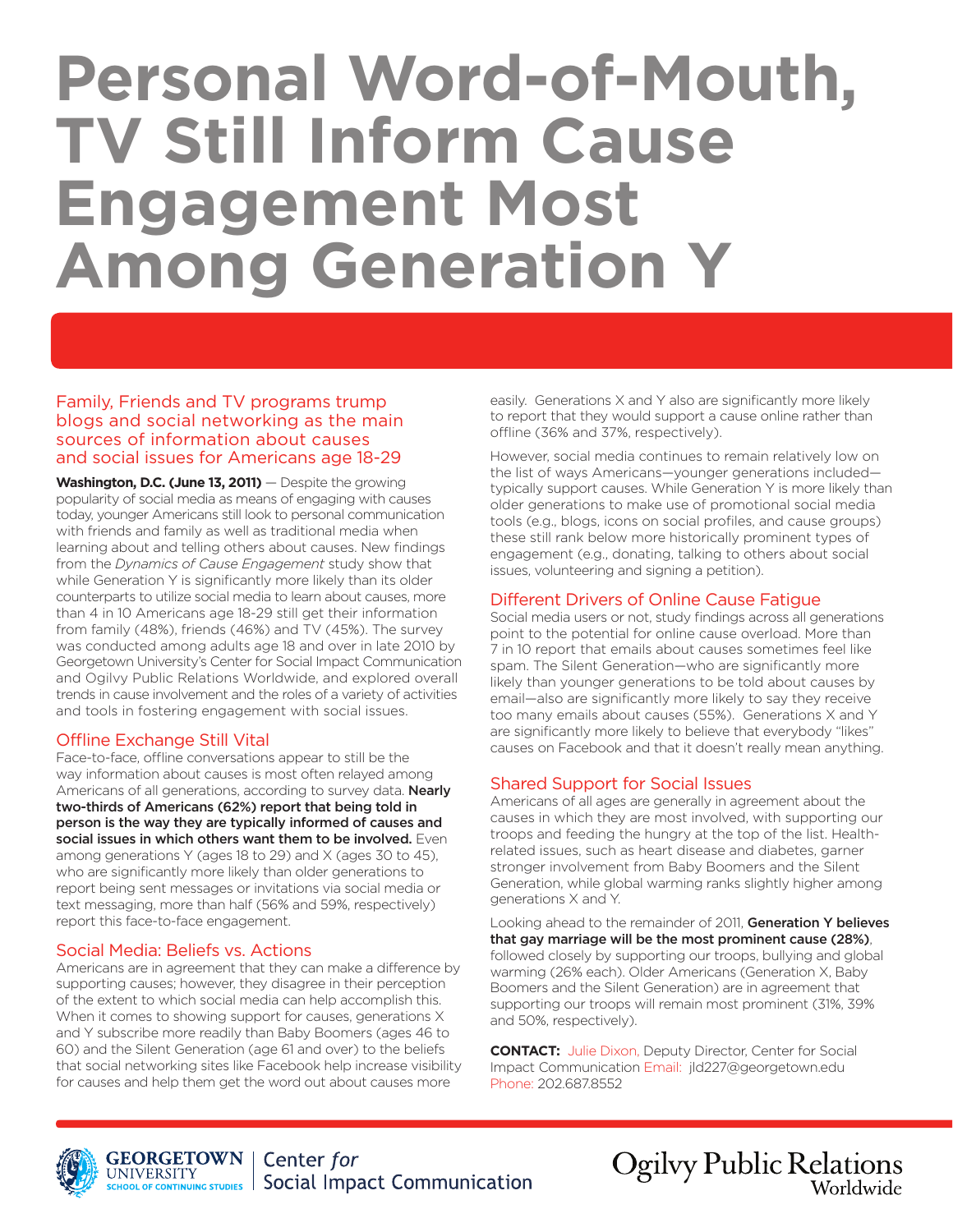#### About the Survey

Ogilvy PR and Georgetown University's Center for Social Impact Communication developed the study with the objectives of showcasing trends in cause involvement and evaluating the role of a variety of activities in fostering engagement. An online survey was conducted by TNS Global among a nationally representative sample of 2,000 Americans ages 18 and over. The survey was fielded November 30 to December 22, 2010, and has a margin of error of +/-2.2% at the 95% confidence level. Throughout this report, an asterisk '\*' next to a number indicates a significant difference from the corresponding audience at the 95% level of confidence.

#### Generation Definitions:

- Gen Y (Ages 18 to 29)
- Gen X (Ages 30 to 45)
- Baby Boomers (Ages 46 to 60)
- Silent Gen (Age over 60)

#### **Additional key findings will be released:**

**June 30** - Cause Involvement and Behavior Change

#### Key Findings

#### **Cause Beliefs**

More than younger and older generations, Generation X believes that supporting causes provides a sense of purpose and meaning in life and enhances the feeling of belonging to a community. Generation X is also the most concerned about family involvement in causes, with the youngest generation surveyed (Gen Y) having the greatest involvement growing up.

| Gen Y | Gen X | <b>Baby</b><br><b>Boomers</b> | <b>Silent Gen</b> | <b>Strongly/Somewhat Agree</b>                                              |
|-------|-------|-------------------------------|-------------------|-----------------------------------------------------------------------------|
| 69%   | 79%   | 77%                           | 78%               | I believe everyone can make a difference by supporting causes               |
| 69%   | 80%   | 77%                           | 76%               | Supporting a cause can give you a sense of purpose and meaning in your life |
| 69%   | 78%   | 73%                           | 73%               | Supporting causes makes me feel good about myself                           |
| 58%   | 68%   | 64%                           | 62%               | Supporting causes makes me feel like I am part of a community               |
| 48%   | 55%   | 48%                           | 43%               | It is important to me that my family is involved in causes                  |
| 41%   | 36%   | 36%                           | 31%               | I was actively involved in supporting causes when I was growing up          |

#### **Top 5 Sources of Information**

While family and friends are shared sources of information across generations, older generations are more likely to use traditional media sources such as TV & print media and younger Americans are more likely to utilize social media tools.

| <b>Gen Y</b>                                        | Gen X                          | <b>Baby Boomers</b>             | <b>Silent Gen</b>               |  |
|-----------------------------------------------------|--------------------------------|---------------------------------|---------------------------------|--|
| Family $(48%)$                                      | TV program or news story (56%) | TV program or news story (70%*) | TV program or news story (70%*) |  |
| Friends (46%)                                       | Friends (47%)                  | Newspaper articles (56%)        | Newspaper articles (65%*)       |  |
| TV program or news story (45%)                      | Family $(45%)$                 | Friends (45%)                   | Friends (45%)                   |  |
| Website (38%)                                       | Website (43%)                  | Family $(45%)$                  | Family $(38%)$                  |  |
| Social networks (32%*)/<br>Newspaper articles (32%) | Newspaper articles (41%)       | Website (36%)                   | Magazine Article (37%*)         |  |
| Social Media NET (35%*)                             | Social Media NET (30%*)        | Social Media NET (21%)          | Social Media NET (13%)          |  |

*Social Media NET includes blogs and social networking sites*

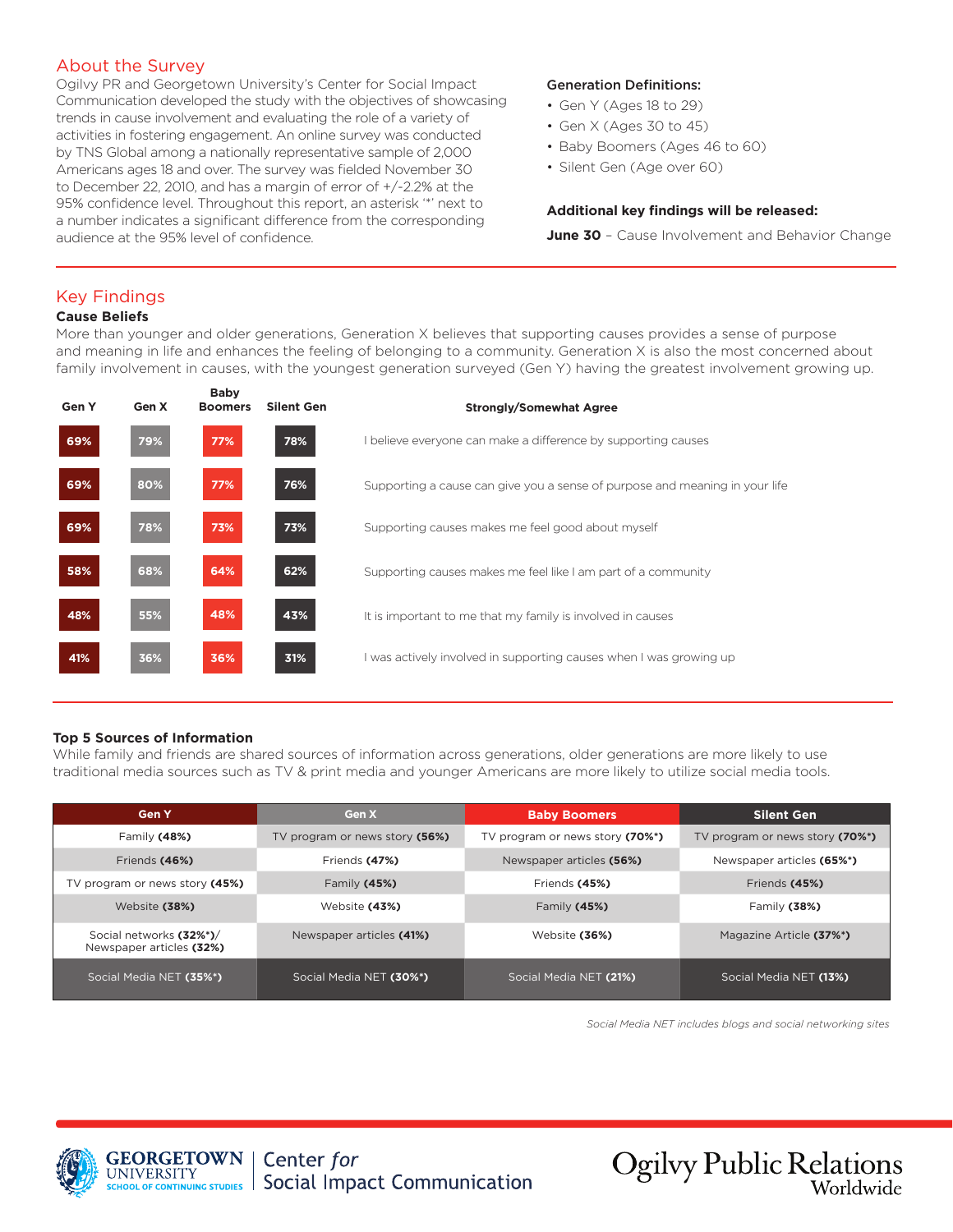#### **Ways People Tell Others about Causes**

Across generations, in-person conversation is the most typical way people tell others about causes. Younger generations are more likely to be engaged through social networks and text messaging than older generations.

| In which of the following ways do people typically tell you about<br>social issues and causes they want you to get involved with?                 | Gen Y | Gen X    | <b>Baby</b> | <b>Boomers Silent Gen</b> |
|---------------------------------------------------------------------------------------------------------------------------------------------------|-------|----------|-------------|---------------------------|
| Tell me in person                                                                                                                                 | 56%   | 59%      | 65%         | 63%                       |
| Forward me an email about a cause                                                                                                                 | 29%   | 41%      | 41%         | 49%*                      |
| Tell me over the phone                                                                                                                            | 24%   | 29%      | 35%*        | 38%*                      |
| Write me a personal email                                                                                                                         | 19%   | 33%      | 28%         | 33%                       |
| Send me information about a website to visit                                                                                                      | 24%   | 29%      | 27%         | 30%                       |
| Invite me to join a cause on Facebook or another online social networking site                                                                    | 26%   | 26%      | 19%         | 14%                       |
| Send me a message on Facebook or other online social networking site to<br>add the cause logo or icon (like a ribbon) to my Facebook page or blog | 23%   | 23%*     | 14%         | 12%                       |
| Tell me via text message                                                                                                                          | 14%   | $11\%$ * | 7%          | 3%                        |
| Tell me via instant message (e.g., AIM, Google Chat)                                                                                              | 7%    | 8%       | 4%          | 3%                        |

#### **Cause Involvement**

More than one in ten Americans who belong to Generation X report being very involved with causes; this figure is significantly lower among Baby Boomers and the Silent Generation.

**Very Involved**



The most often means of cause involvement across all generations remain the more historically prominent types of engagement (e.g., donating, talking to others about the cause and learning more about the issues). Social media seems to play a greater role in cause engagement for the younger generations than for the older generations.



*Social media NET includes social media promotional activities (e.g., joining a cause group, posting a logo to a social profile or contributing to a blog).*



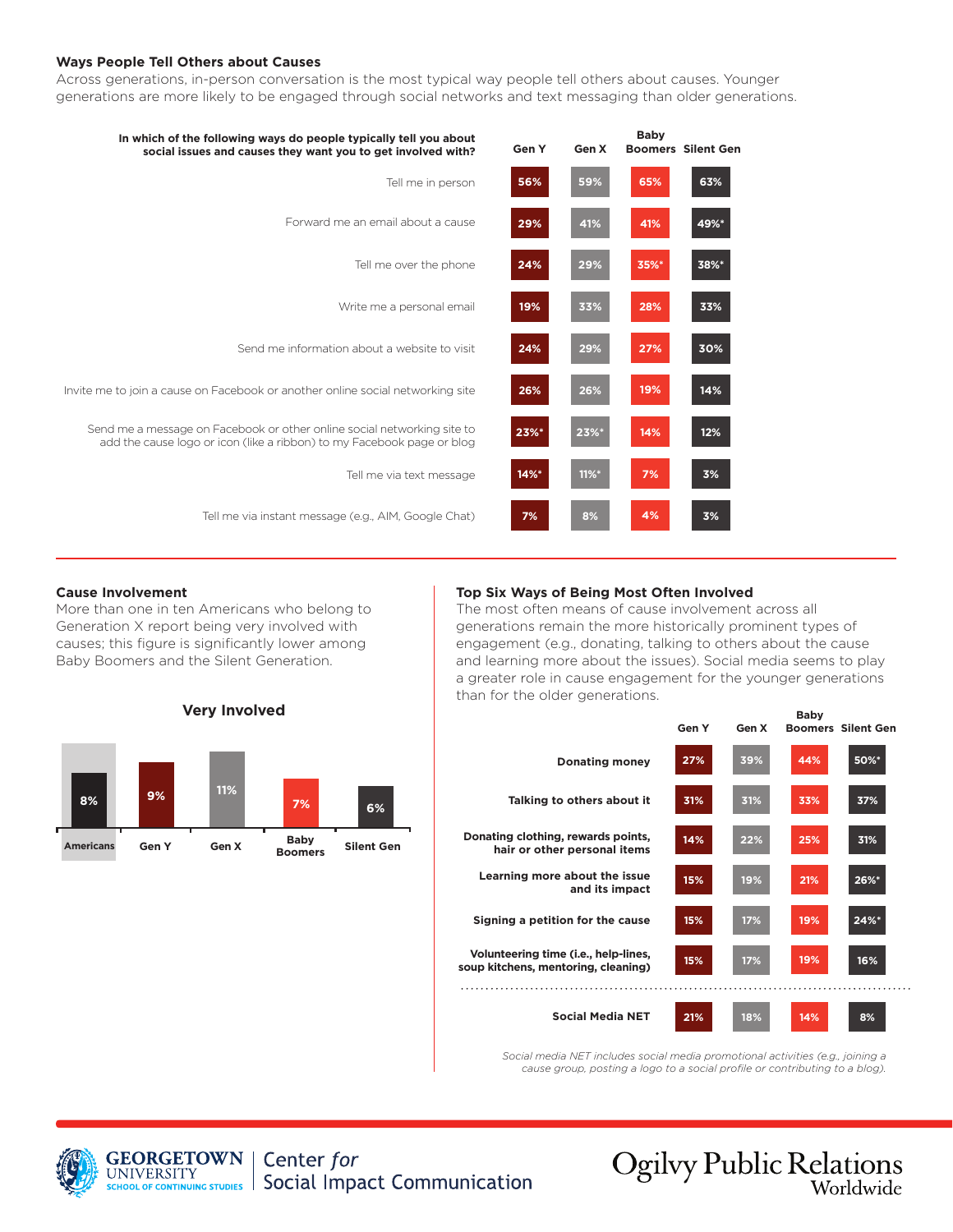#### **Perceptions of Online Involvement**

Younger generations are more likely to believe in the power of social networking sites to increase the visibility of causes and to help get the word out about social issues.

#### **Strongly/Somewhat Agree**

Online social networking sites, like Facebook, increase the visibility of social causes and issues



Online social networking sites, like Facebook, allow people to support causes more easily



I feel like I can help get the word out about a social issue or cause through online social networks, like Facebook, Twitter and blogs



I am more likely to support a cause online than offline



**Gen Y**

#### **Cause Fatigue**

The belief that emails about causes can sometimes feel like spam is shared across generations, and the silent generation has a stronger belief that they currently receive too many emails about causes. The younger generations are more likely to think that "liking" causes on Facebook doesn't mean anything.

#### **Strongly/Somewhat Agree**



#### **Top 5 Most Prominent Causes in 2011**

While older generations believe supporting our troops will remain the most prominent cause in 2011, Gen Y ranks gay marriage top among causes.

| <b>Gen Y</b>                | Gen X                       | <b>Baby Boomers</b>         | <b>Silent Gen</b>            |  |
|-----------------------------|-----------------------------|-----------------------------|------------------------------|--|
| Gay marriage (28%)          | Supporting our troops (31%) | Supporting our troops (39%) | Supporting our troops (50%*) |  |
| Supporting our troops (26%) | Bullying (28%)              | Feeding the hungry (33%)    | Feeding the hungry (38%*)    |  |
| Bullying $(26%)$            | Breast cancer (25%)         | Bullying (30%)              | Tea party movement (33%*)    |  |
| Global warming (26%)        | Global warming (24%)        | Global warming (27%)        | Childhood obesity (33%*)     |  |
| Feeding the hungry (22%)    | Childhood obesity (24%)     | Tea party movement (25%)    | Bullying $(30\%)$            |  |